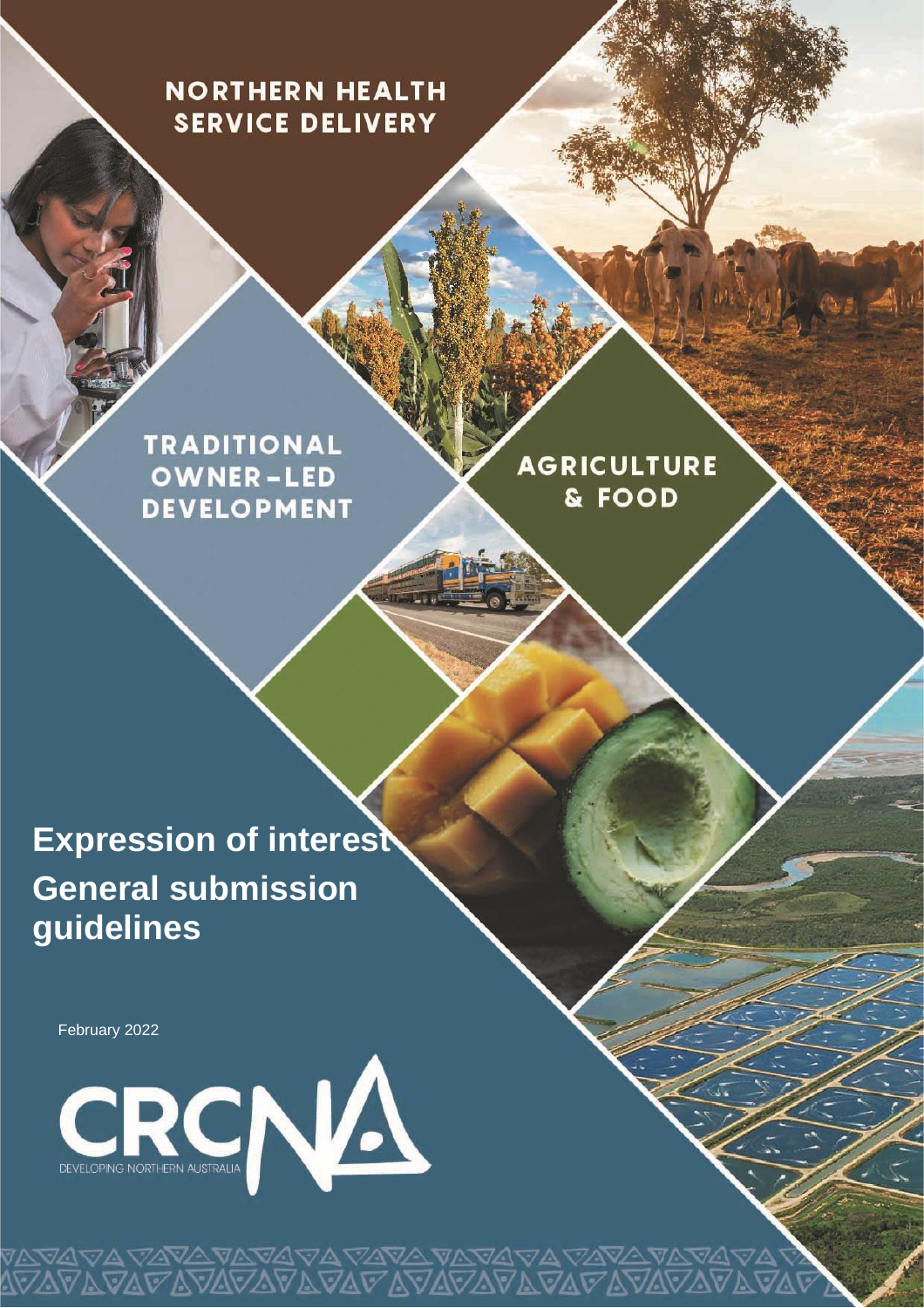

#### **Acknowledgements**

The CRC for Developing Northern Australia (CRCNA) is supported by the Cooperative Research Centres Program, an Australian Government initiative.





The CRCNA acknowledges the Traditional Custodians of the Land and Water on which we and our research participants work and live and honour their continual connection to Country. We pay our respects to the Elders past, present and emerging.

1 | EOI General Guidelines February 2022

#### **Disclaimer**

This document is intended to be used for general information purposes only.

Expression of interest guidelines for specific funding call rounds are published on the CRCNA website: [https://crcna.com.au/research/expressions-of-interest.](https://crcna.com.au/research/expressions-of-interest)

Any questions about funding calls or project funding should be directed to [projects@crcna.com.au.](mailto:projects@crcna.com.au)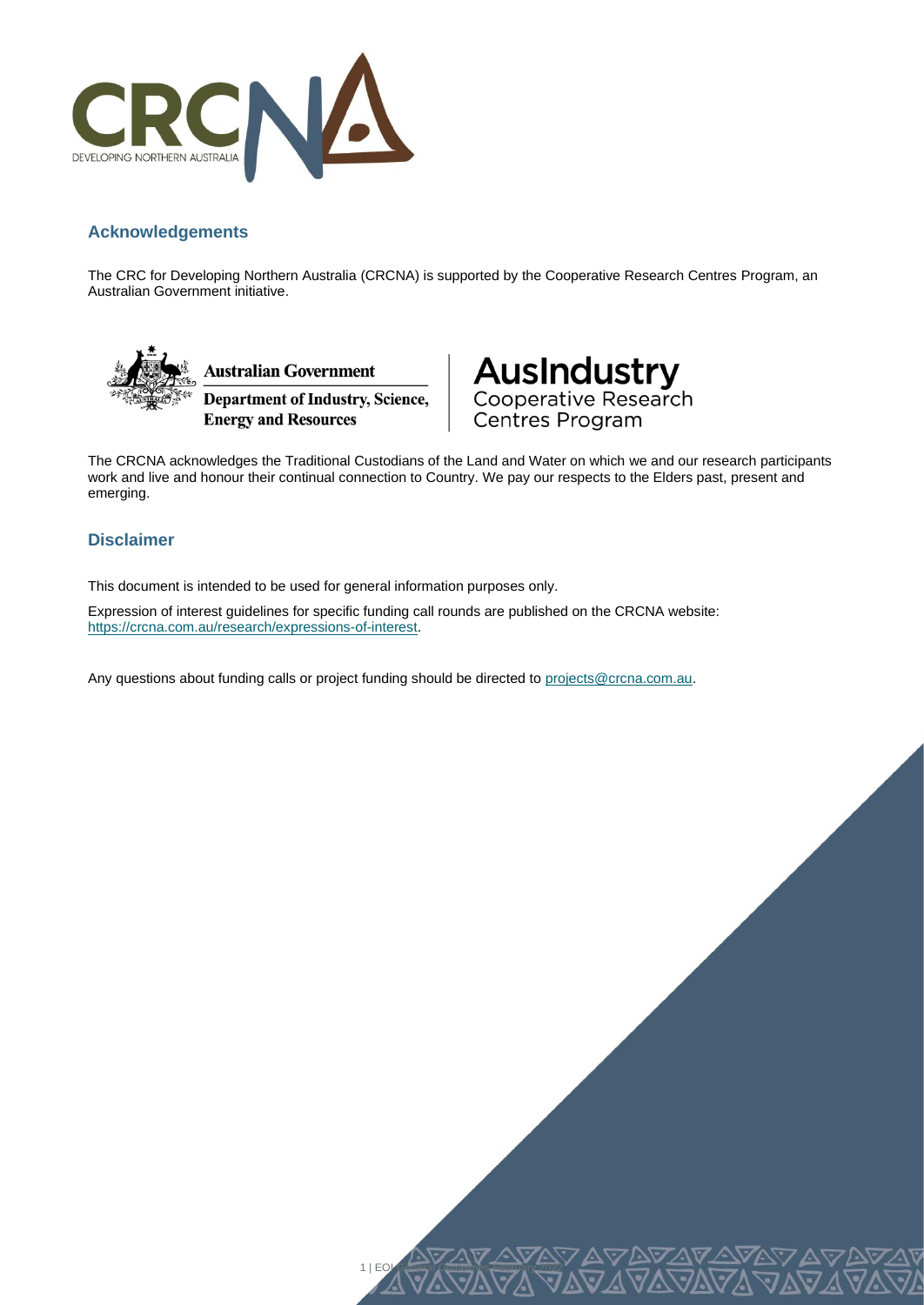

# **Table of contents**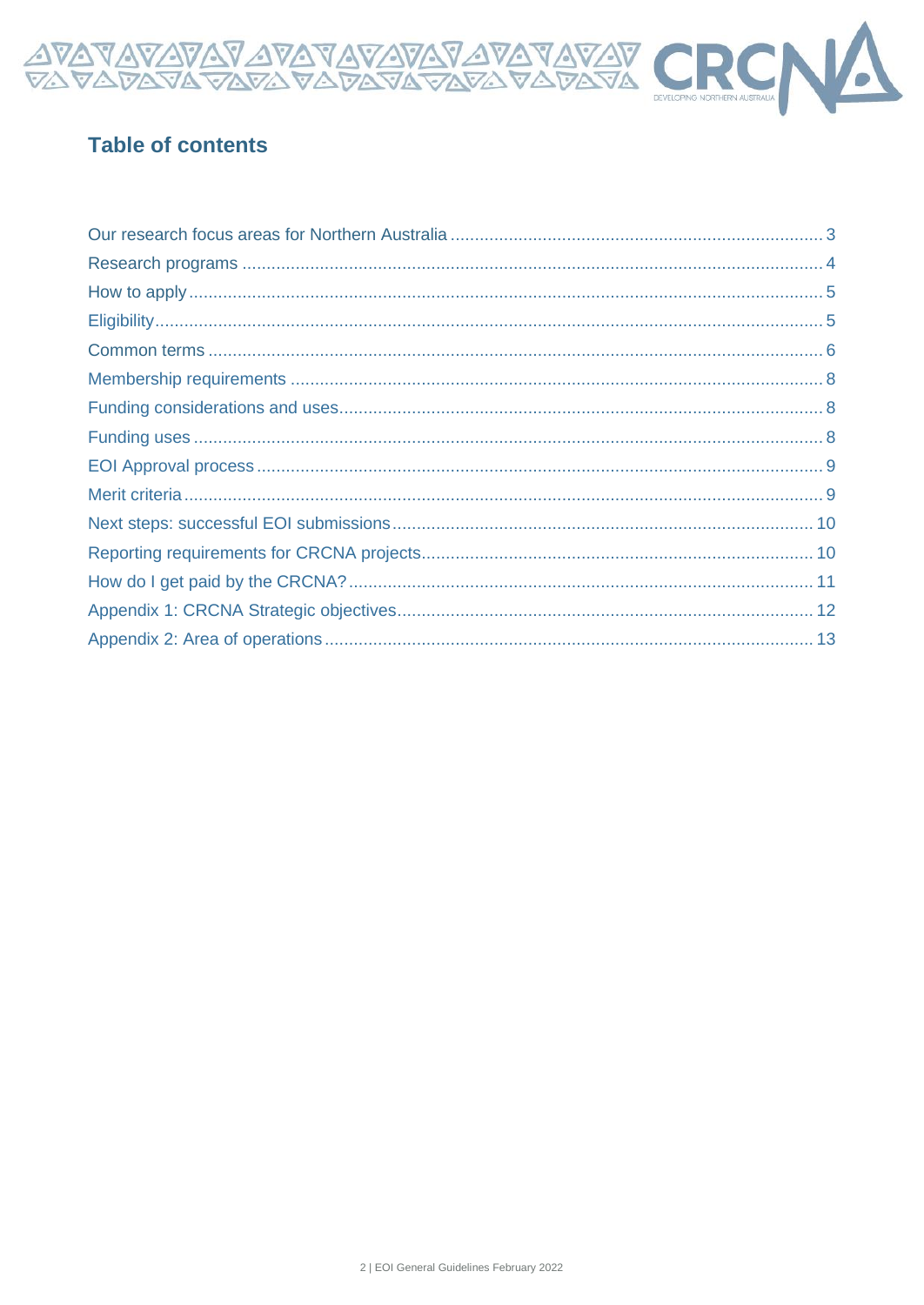

# **Our research focus areas for Northern Australia**

With our initial \$75m, 10-year funding from the Commonwealth, the CRCNA invests in industry-led research collaborations which support the development of new technologies, products and services to resolve challenges and exploit opportunities within three initial focus areas:

#### **Agriculture and Food (including aquaculture)** research which seeks to:

- De-risk investment in new, emerging and established industries by identifying barriers and providing solutions.
- Support the development and growth of established industries by identifying value-add opportunities, new markets, improving supply chains, enhancing productivity, developing workforce skills, capacity, and capabilities, and improving decision-making processes and policy frameworks to enable solutions to be implemented.
- Advance new industries through developing and testing new production and agronomy systems, crop varieties, animal species and animal breeding techniques and building research and workforce capabilities to support and maintain this work.

#### **Northern Australian health services delivery** research which seeks to:

- Improve health-seeking behaviours of Northern Australians by improving access to information, health care professionals, diagnostic tools, and treatment options.
- Improve the early detection of diseases through the development of new technologies which assist with the flow of information, support timely decision-making and treatment options, improve access and connectivity to existing technologies, enhance workforce skills and capability to use new or existing technologies.
- Improve access to mental health treatment and diagnostic tools and technologies and enhance workforce skills and capabilities in delivering treatment and diagnosis.

#### **Traditional Owner-led business development** research which seeks to:

- Strengthen Traditional Owner-led agriculture or health service enterprise by working with communities to identify challenges and offer solutions.
- Provide capacity building opportunities for Aboriginal and Torres Strait Islander peoples which provide pathways for establishing skilled workforce in the fields of research, agriculture, food, and health service delivery.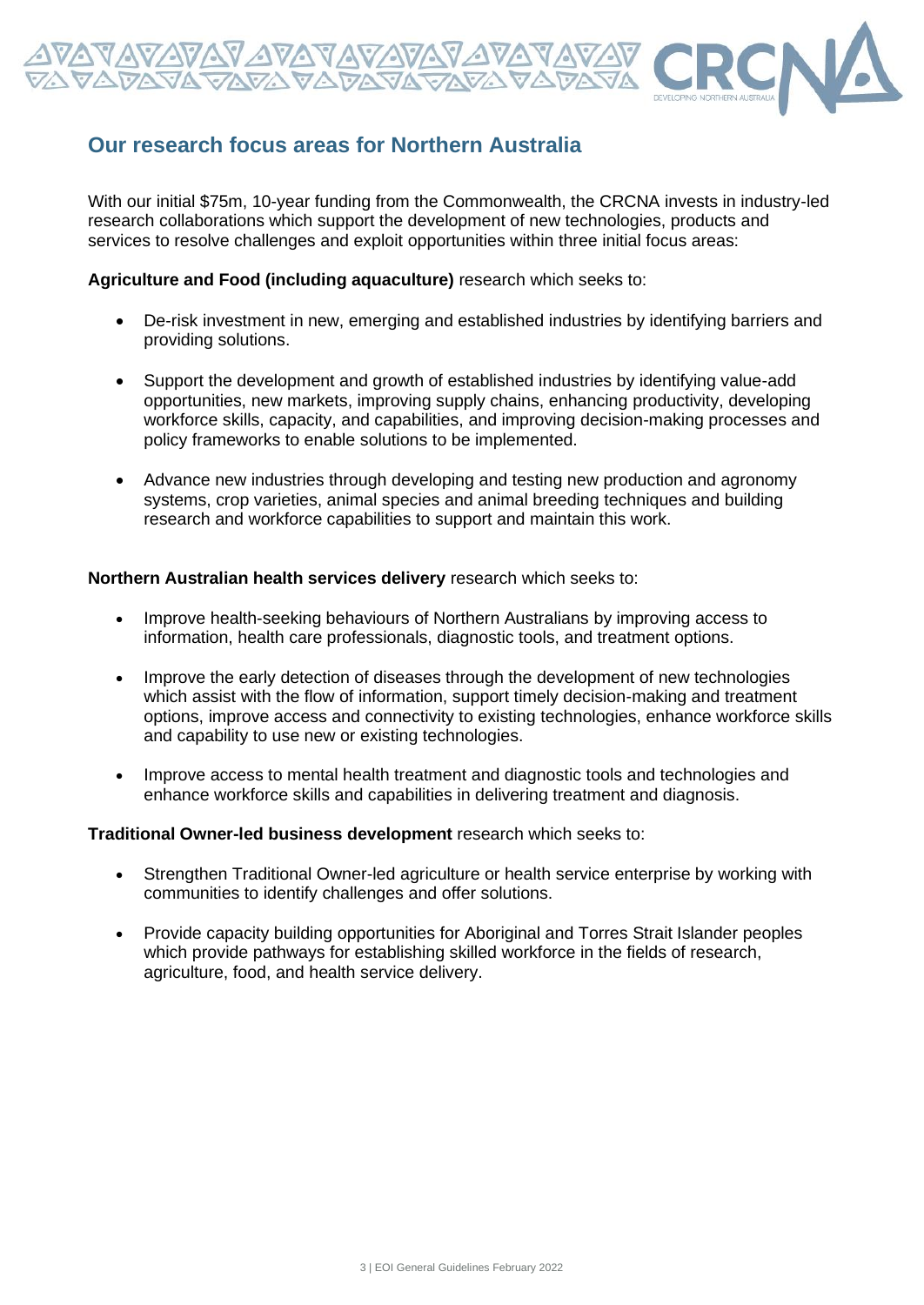

# **Research programs**

Our seven research programs are captured within six pillars.

<u> AVAVAV AVAVAVAVAV</u><br>DAVA VAVA VADAVAVAV

# Sector and supply chain development RP1 - Sector and supply chain development

#### **Innovation**

- RP2 New and developing industries in Northern Australia
- RP3 Industry specific production and supply chain innovation in Northern Australia

#### **Capacity building**

RP4 - Build industry and community capacity with Northern Australia within Indigenous Enterprise

### Northern health service delivery

RP5 - Build northern health service delivery and models of care

#### **Education and training**

RP6 - Build education, training and research capacity within Northern Australia

### **Developing strategic policy solutions**

RP7 - Informing policy development









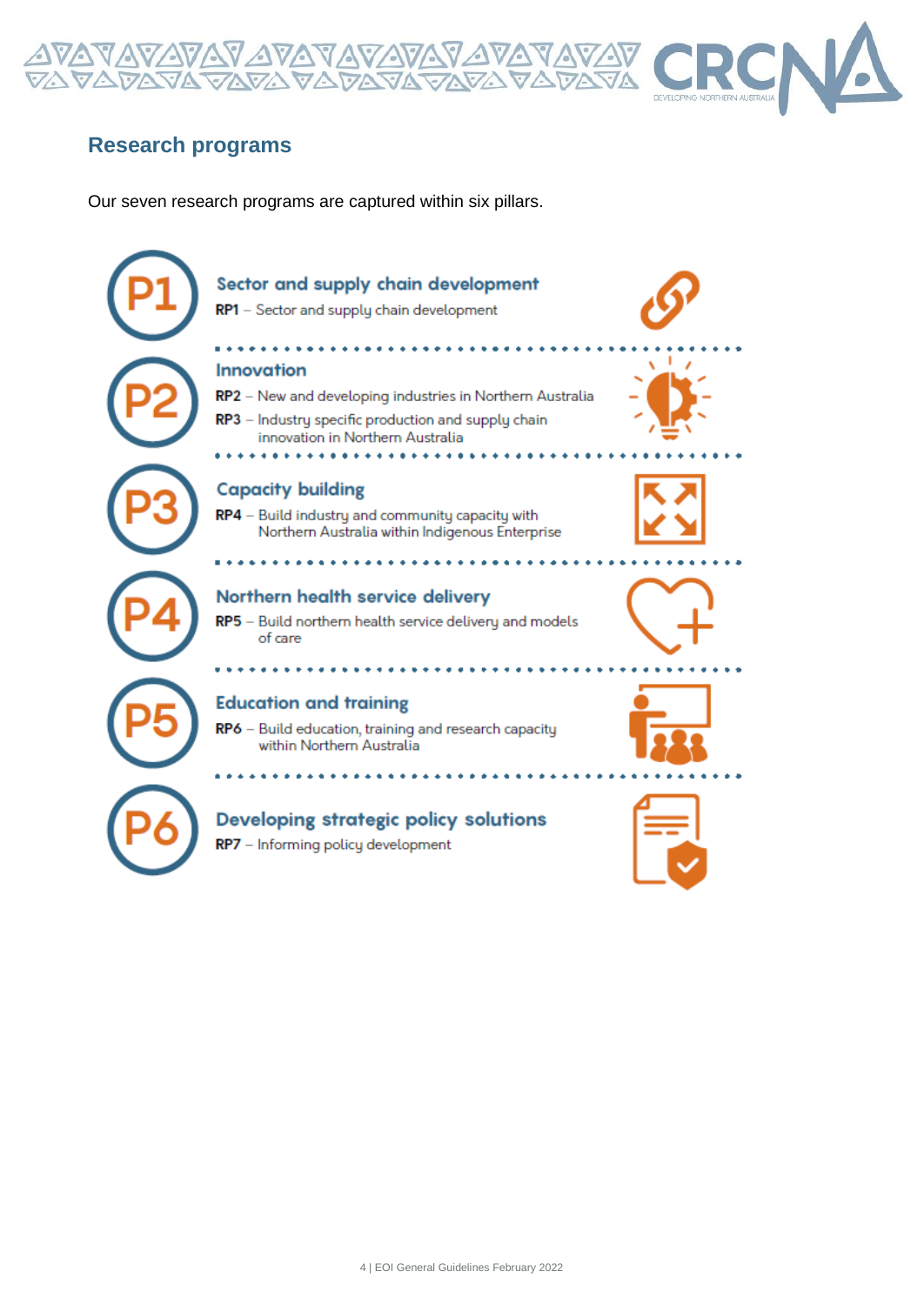

### **How to apply**

All CRCNA EOI submissions are to be made via an online form, attached to the specific funding call.

Information about current EOI funding calls can be accessed via the CRCNA website [www.crcna.com.au.](http://www.crcna.com.au/)

From time-to-time the CRCNA does invite suitable project proponents to submit an out-of-session EOI for consideration. This EOI is bound by the same guidelines and eligibility criteria as our open funding calls.

# **Eligibility**

For any project submission to be considered eligible, it must:

- have at least one partner representing industry (or the end-user of the research where appropriate).
- include significant co-contribution of cash and in-kind (at a minimum 1:1). EOIs with a higher cash co-contribution will be viewed more favourably.
- fit within one (or more) of the three investment themes:
	- o Agriculture and food (including aquaculture)
	- o Northern Australia health service delivery
	- o Traditional Owner-led business development (in agriculture, food or health industries).
- ensure the research impact falls within the Northern Australian region (as shown in Appendix 2) \*.

**\*Note**: this does not preclude research conducted outside of Northern Australia, so long as the research has impact within the Northern Australia region.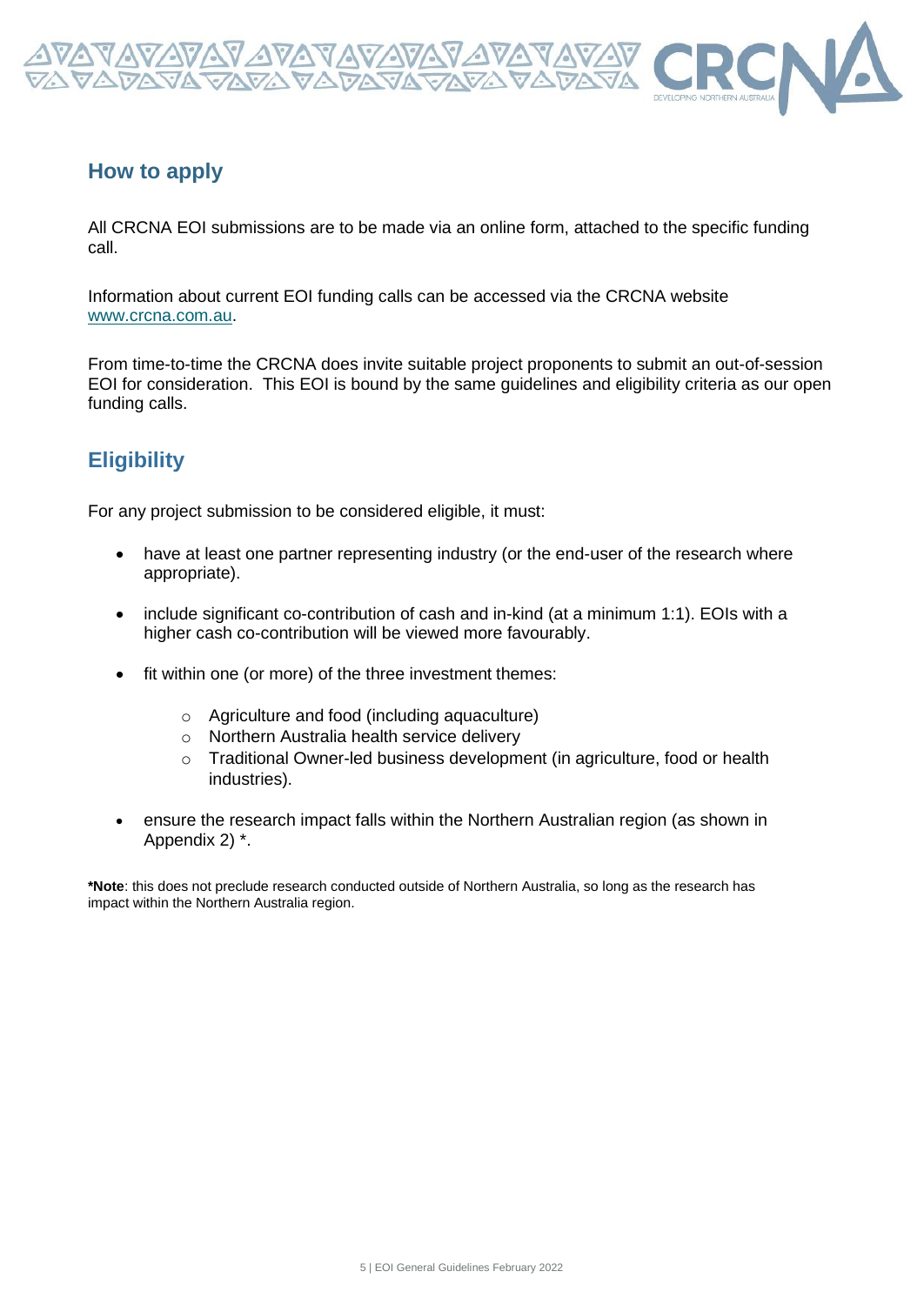

### **Common terms**

**Lead participant organisation** is the organisation responsible for leading the research project and fulfilling CRCNA reporting requirements for the duration of the project.

**Project participant or participant organisation (as named in EOI form)** are those organisations who:

- make a co-contribution to the project, either cash and/or in-kind.
- utilise project funds to conduct research.

Organisations who are not making a co-contribution nor conducting research activities are considered Stakeholders.

#### **Co-contributions**

- EOIs must (at a minimum) match the amount of funding sought from the CRCNA through cash and/or in-kind co-contributions.
- Those EOIs with a high cash co-contribution will be considered more favourably during the EOI assessment process.
- It is at the Participant's discretion to determine who will provide the co-contribution, and if there are multiple sources, what proportion each contributes.
- Funding sourced from other Commonwealth grants cannot be used to meet the 1:1 contribution.

**Participant cash co-contributions** are cash monies paid to the CRCNA by a Participant to undertake the agreed research activities.

**Participant in-kind co-contributions** consist of non-monetary resources utilised for research purposes. These include personnel (referred to as 'staff in-kind') and pro-rata use of facilities, equipment and services (referred to as 'non-staff-in-kind') provided by a Participant to the CRCNA from its own resources to deliver research activities associated with the project.

**Please note** if successful, cash and in-kind co-contributions **must** be reportable. This is nonnegotiable.

**Expression of Interest project financials** must be completed as part of the EOI application.

This document requires Applicants to identify cash and in-kind contributions to be made by Participants named in the EOI and to outline the requested funding from the CRCNA

- Amounts quoted in the financials must be GST exclusive.
- Project cash and in-kind contributions must be a minimum 1:1 ratio with the requested CRCNA funding.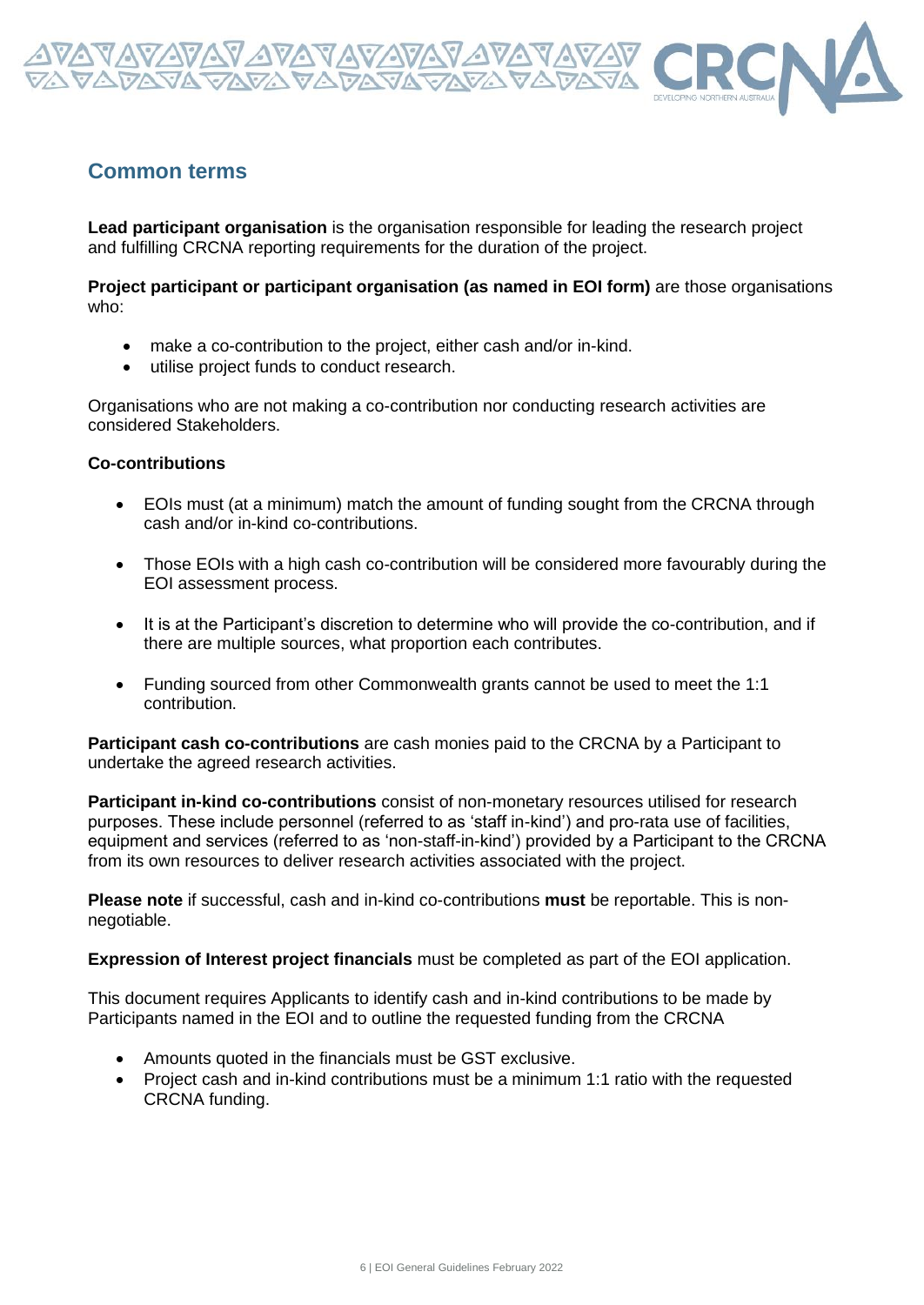

#### **Pathway to impact**

EOIs should demonstrate how the proposed research will benefit communities in Northern Australia.

The **Pathway to impact** section of the EOI form is where Applicants can outline the proposed pathway to impact and describe how the research will meet each of the CRCNA's five strategic objectives (as outlined in Appendix 1).

The **pathway to impact** is a description of how the project outputs will be adopted to deliver outcomes and achieve an industry impact.

It is important that you consider the pathway to impact from the outset of your project as it is a key part of the CRCNA's decision making process when assessing Expressions of interest (EOIs) and forms the basis of some of our impact tracking.

A project's impact could be considered:

- The effects of the outcomes on industries and society including economic, health, social, cultural, environmental.
- The values that can be attached to the outcomes and impacts.
- Can refer to project beneficiaries i.e., those will derive some benefit from the implementation of the project, either directly or indirectly.

**Please note**, successful EOIs will have the opportunity to provide more detail on pathway to impact in the Research Plan (the next stage before contracting).

#### **Participant Contribution Deed**

Applicants are not required to sign a **Participant Contribution Deed** as part of the EOI process.

Only participants of successful EOIs contributing cash only or cash and in-kind contributions and are not responsible or contributing to the research activities are required to sign **Participant contribution deeds.**

#### **Research Agreement**

Only participants of successful EOIs are required to enter into a Research Agreement with the CRCNA.

The CRCNA works with successful EOI Applicants to develop a more detailed Project Outline, which is included in the final Research Agreement.

Research Agreements need to be fully executed before research activities are to commence. Any research activities undertaken prior to the Research Agreement being signed will not be funded by the CRCNA.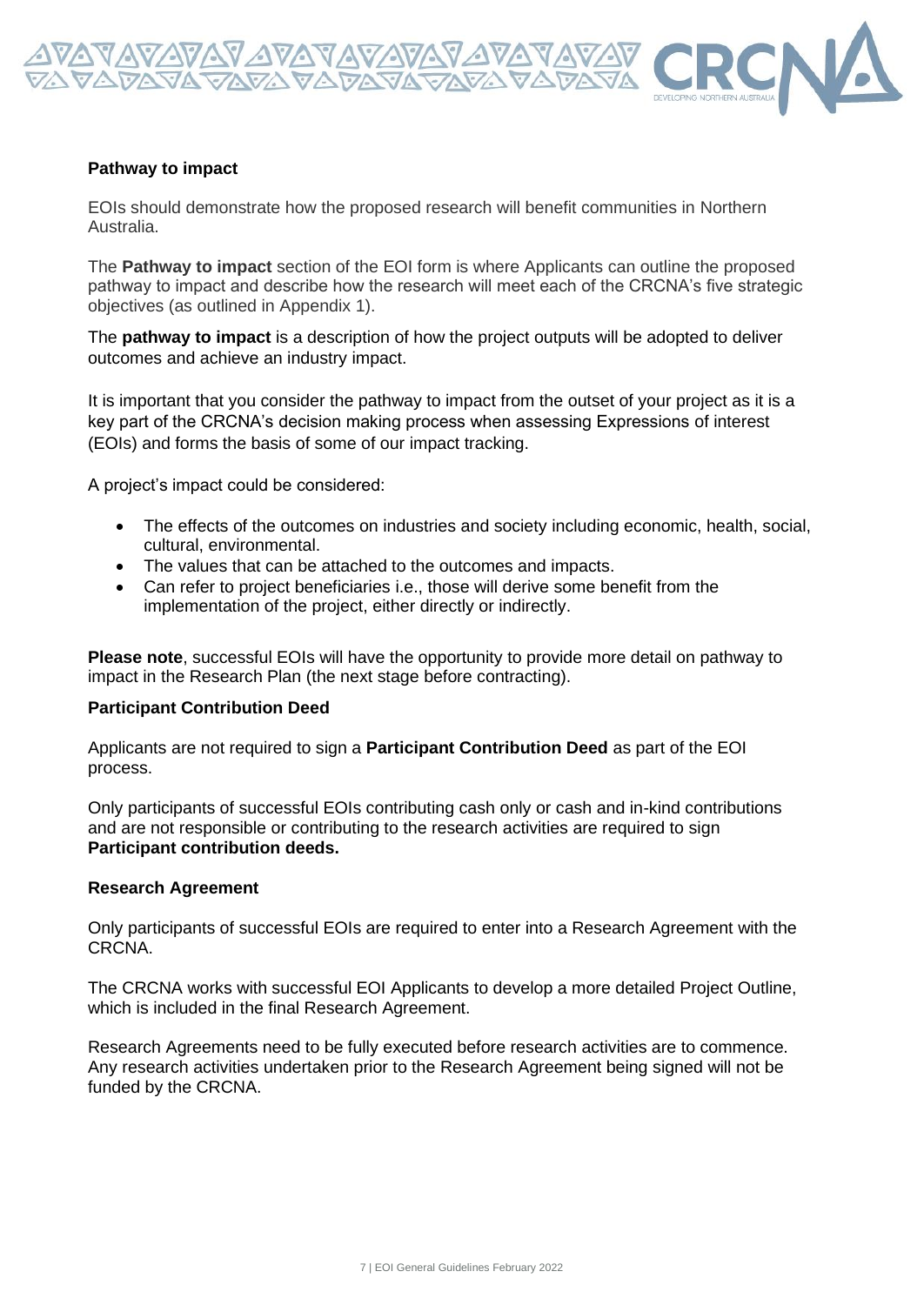

### **Membership requirements**

Applicants do not need to be CRCNA Members to submit an EOI.

However, anyone can nominate to become a CRCNA Member at any time via the [CRCNA](http://www.crcna.com.au/about/membership/)  [website.](http://www.crcna.com.au/about/membership/)

A CRCNA Membership costs \$100 (ex GST) per annum.

# **Funding considerations and uses**

#### **Industry-led research collaborations**

EOIs must demonstrate **why** industry needs the research and clearly outline **how** the industry will support and adopt the research (pathway to impact). At **least one** of the EOI participants must represent the **industry** in which the research is being undertaken.

Industry partners are not required to lead the EOI nor submit the EOI.

**Government Statutory Authorities** and **Government Entities** at state, federal and local levels are welcome to submit EOIs but must have at least one partner representing industry (or the enduser where appropriate).

Significant government investment in health institutions and organisations will not preclude them from eligibility in CRCNA funding calls. However, government investment in the proposed EOI must be declared in the **Expenditure statement** of the **Project financials** section of the EOI form.

## **Funding uses**

CRCNA funding **can** be used to support the costs of:

- research
- salaries
- student placements
- strategies which build the R&D capacity within SMEs
- deployment of research outputs and encouragement of take up by industry.

CRCNA funding **cannot** be used for EOIs that:

- do not have a research component or a clearly articulated research question
- do not have at least one industry partner
- whose outputs are highly localised without potential broader application across Northern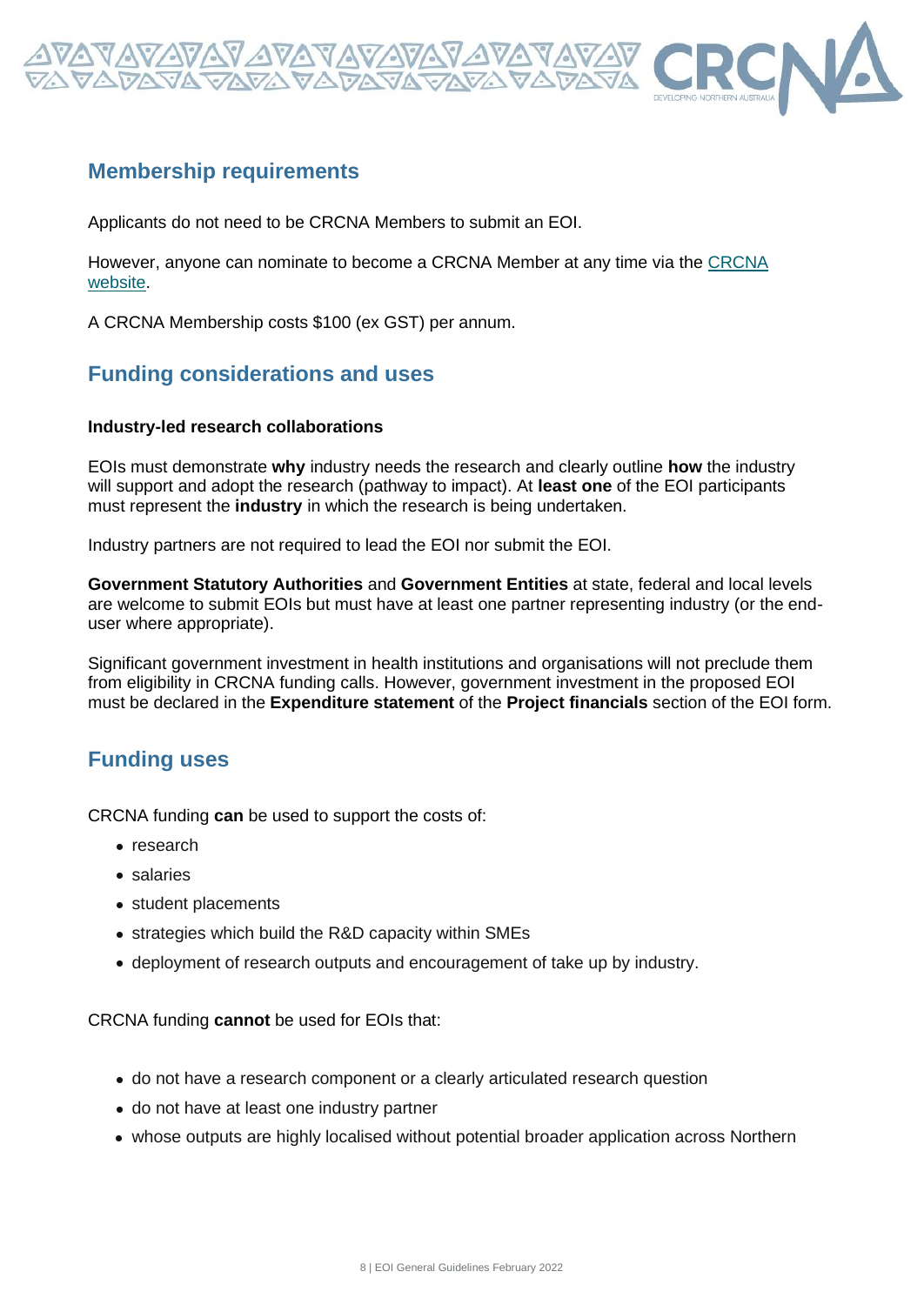

#### Australia

• are to build capital works or for the purchase or construction of facilities such as buildings or laboratories

- are for renovations or extension of buildings and existing facilities
- are for any activities for which you have previously been funded or are currently being funded by the Australian Government or a State or Territory governments.
- Institutional overheads.

# **EOI Approval process**

EOIs will be assessed through a competitive, merit-based process.

The CRCNA will prepare, in collaboration with appointed advisory committee members (where required), recommendations for final consideration by the CRCNA Board.

Successful EOIs will be invited to submit a Project Outline and Project Expenditure with more specific detail on the proposed research project.

The CRCNA will also contact unsuccessful EOI applicants.

## **Merit criteria**

Applications must:

- measurably demonstrate how their EOI will impact on one or more of the CRCNA's Strategic Objectives (refer to Appendix 1)
- fit within the CRCNA's focus areas and tackle the most strategic barriers facing the identified focus areas
- demonstrate why the EOI should be CRCNA funded and not be funded by other related programs (e.g. State and Territory agencies, RD&E Corporations, etc.)
- include significant co-investment of cash and in-kind. EOIs with a high cash contribution will be viewed more favourably
- clearly demonstrate how the EOI is supported by industry as a necessaryinvestment i.e. has demonstrable links to other industry and/or Government strategic plans and priorities.
- have a clearly outlined pathway to impact
- demonstrate a strong Return on Investment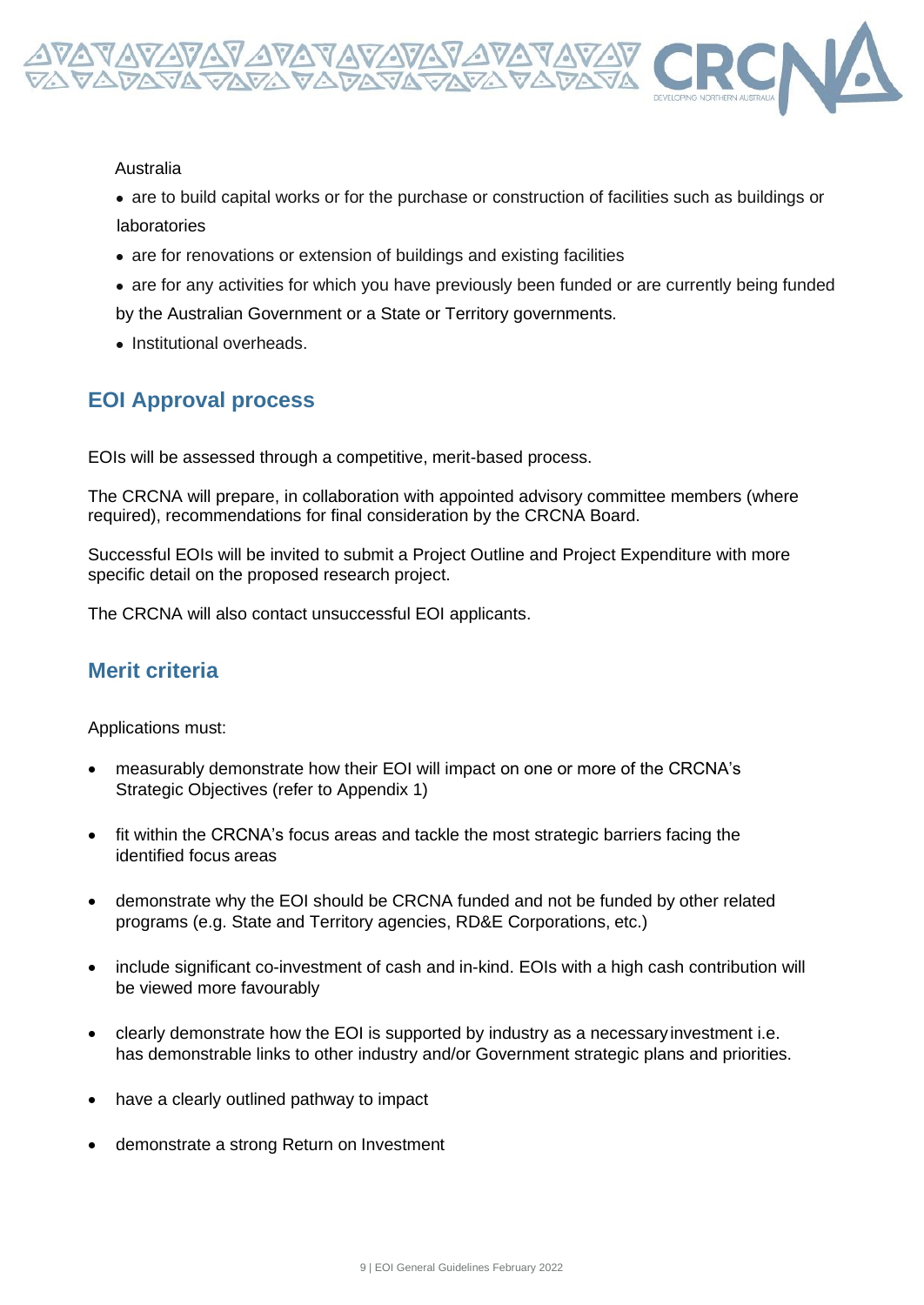

### **Next steps: successful EOI submissions**

If a project proposal is successful, a CRCNA Project Manager will be assigned to assist the project team develop a more detailed Project Plan.

When completed and agreed to, the Project Plan forms the basis of a project contract / agreement with the CRCNA. The Plan includes:

- Project contributions from all listed participants, including in-kind and cash co-contributions
- Details of project participants
- A project summary, including the research question.
- A description of the research and research methodology
- Key research activities
- Project outputs
- Communications and stakeholder engagement plans
- Education and training stemming from the work i.e., PhD students
- Details of all staff and researchers involved in the project
- Expected outcomes of the research, including the estimated impact of the project
- Background and new IP and commercialisation
- Project milestones
- Risks assessment
- Comprehensive budget and payment schedule

## **Reporting requirements for CRCNA projects**

The lead project participant is responsible for ensuring all listed project participants fulfil their activity milestones and reporting requirements. The CRCNA requires projects to report on their activities and milestone progress each quarter as well as an annually.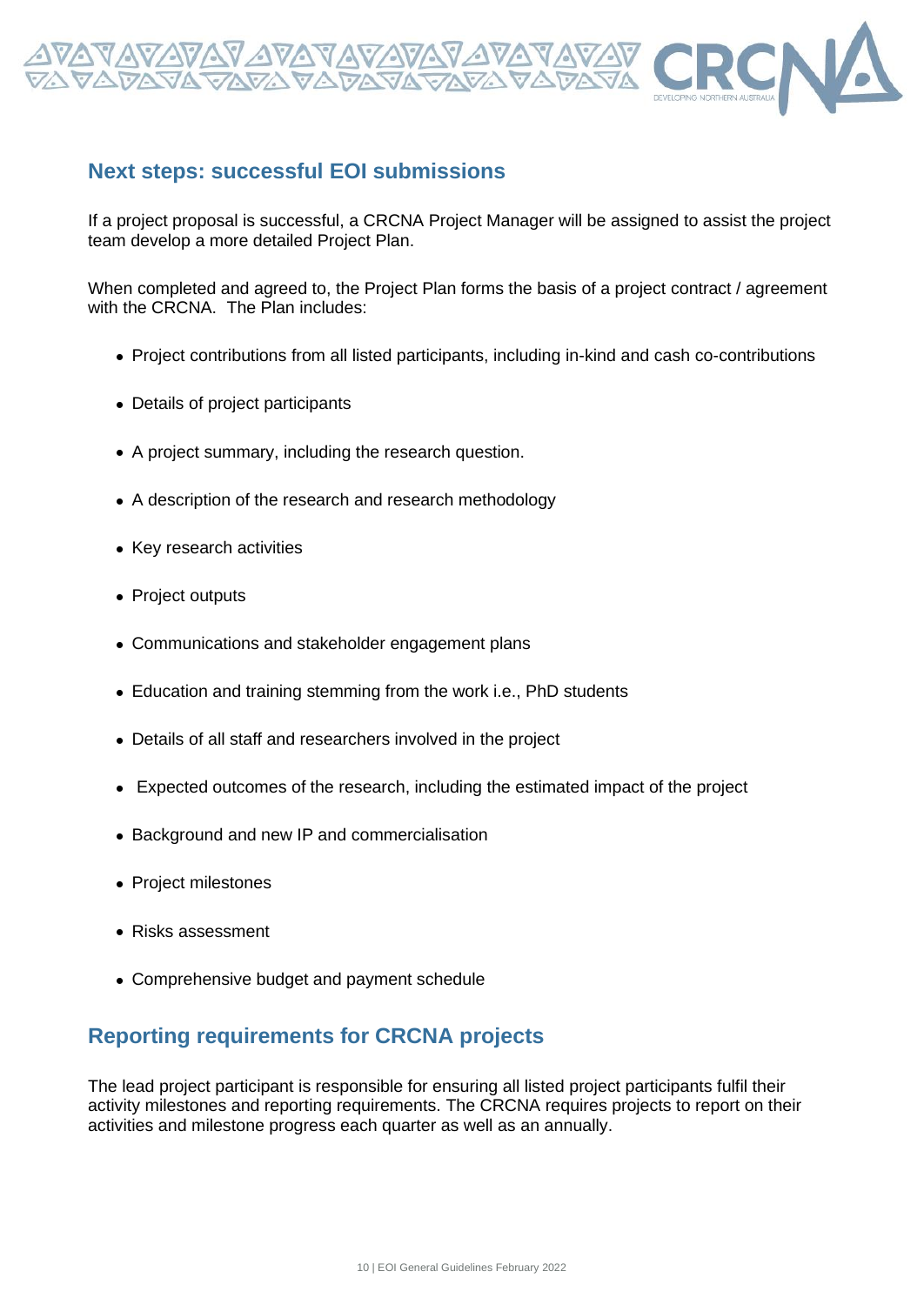

Information contained within your project's quarterly and annual reports is collated and reported each quarter to the Commonwealth Government (the Department of Industry, Science, Energy and Resources).

CRCNA Project Managers work closely with project team to ensure their reporting requirements are met and ensure the project milestones are delivered within the agreed timeframes.

# **How do I get paid by the CRCNA?**

The CRCNA pays projects on an agreed scheduled as outlined in the Project Plan (the payment schedule).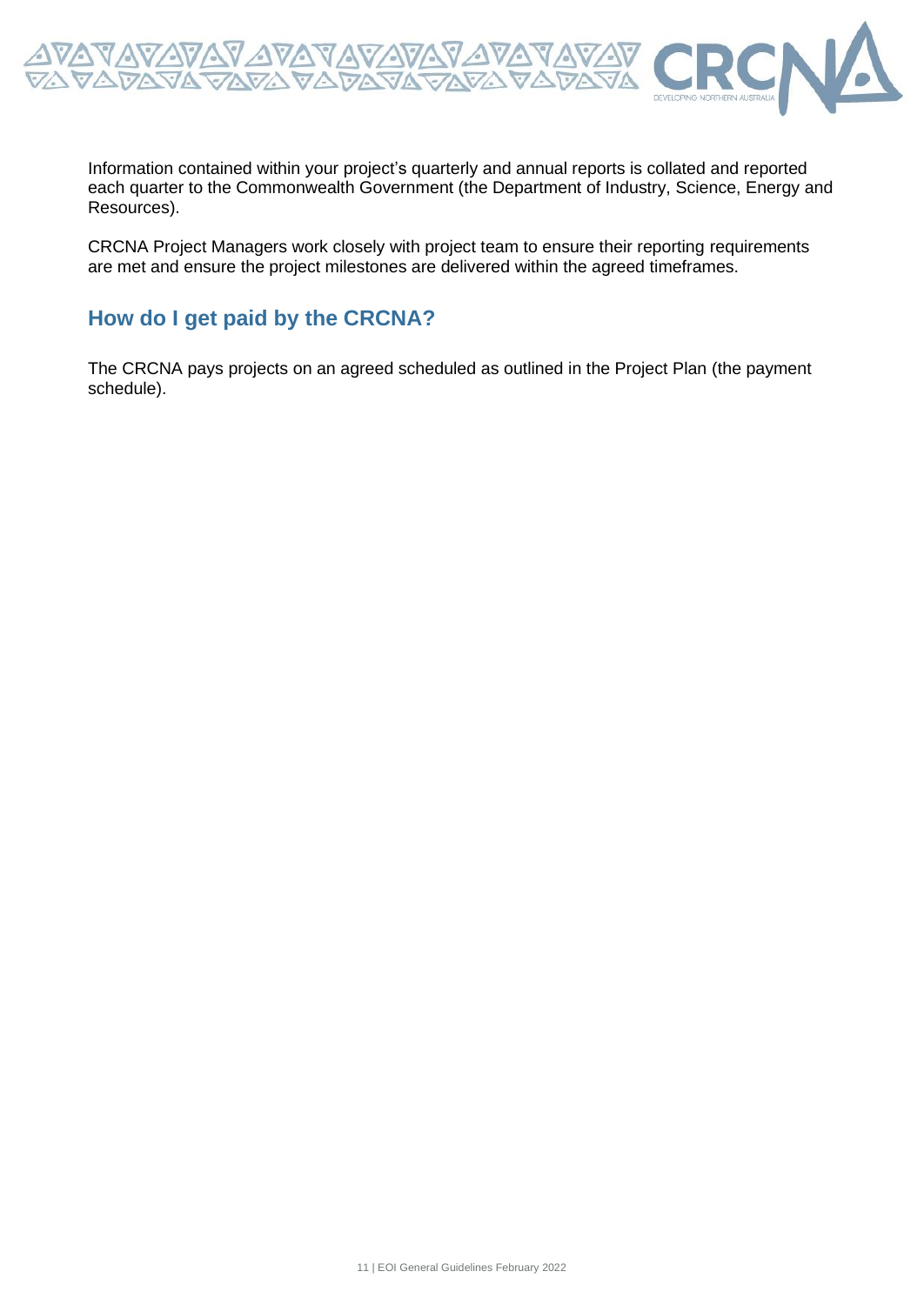

# **Appendix 1: CRCNA Strategic objectives**

The CRCNA seeks to deliver high impact research which will lower investment barriers and enable significant capital to flow in northern Australia leading to:

- 1. Increased GDP
- 2. Increased investment in Northern Australian
- 3. Improved supply chain efficiencies in Northern Australia
- 4. Generation of new jobs on Northern Australia
- 5. Improved wellbeing of the Northern Australian community

Table 1 below provides a guide to how Applicants may consider calculating the EOI's impact against these criteria.

Please note, successful EOIs will have the opportunity to elaborate on these responses in the **Project Outline** but should provide some brief comments against these objectives as part of the EOI response.

| <b>Strategic Objective</b>                                                 | <b>Calculated Impact of the proposed EOI</b>                                                                                                  |
|----------------------------------------------------------------------------|-----------------------------------------------------------------------------------------------------------------------------------------------|
| <b>Increased Gross Domestic</b><br>Product (GDP) in northern<br>Australia. | Specific calculation of new economic trade enabled by the CRC<br>investment and reflected as GDP impact (in Australian dollars)<br>per annum. |
| Increased investment in<br>northern Australia.                             | Specific calculation of new investment arising (in Australian<br>dollars), categorised as research, infrastructure and services per<br>annum. |
| Improved (supply chain)<br>efficiencies in northern<br>Australia.          | Specific calculation of increased cost efficiencies in production<br>and the supply chain (in Australian dollars) per annum.                  |
| Generation of new jobs in<br>northern Australia.                           | Specific calculation of new and retained jobs created (calculated<br>in FTE terms) per annum.                                                 |
| Improved wellbeing of the<br>northern Australian<br>community              | Specific calculation of multiple but specific wellbeing measures<br>calculated per annum.                                                     |